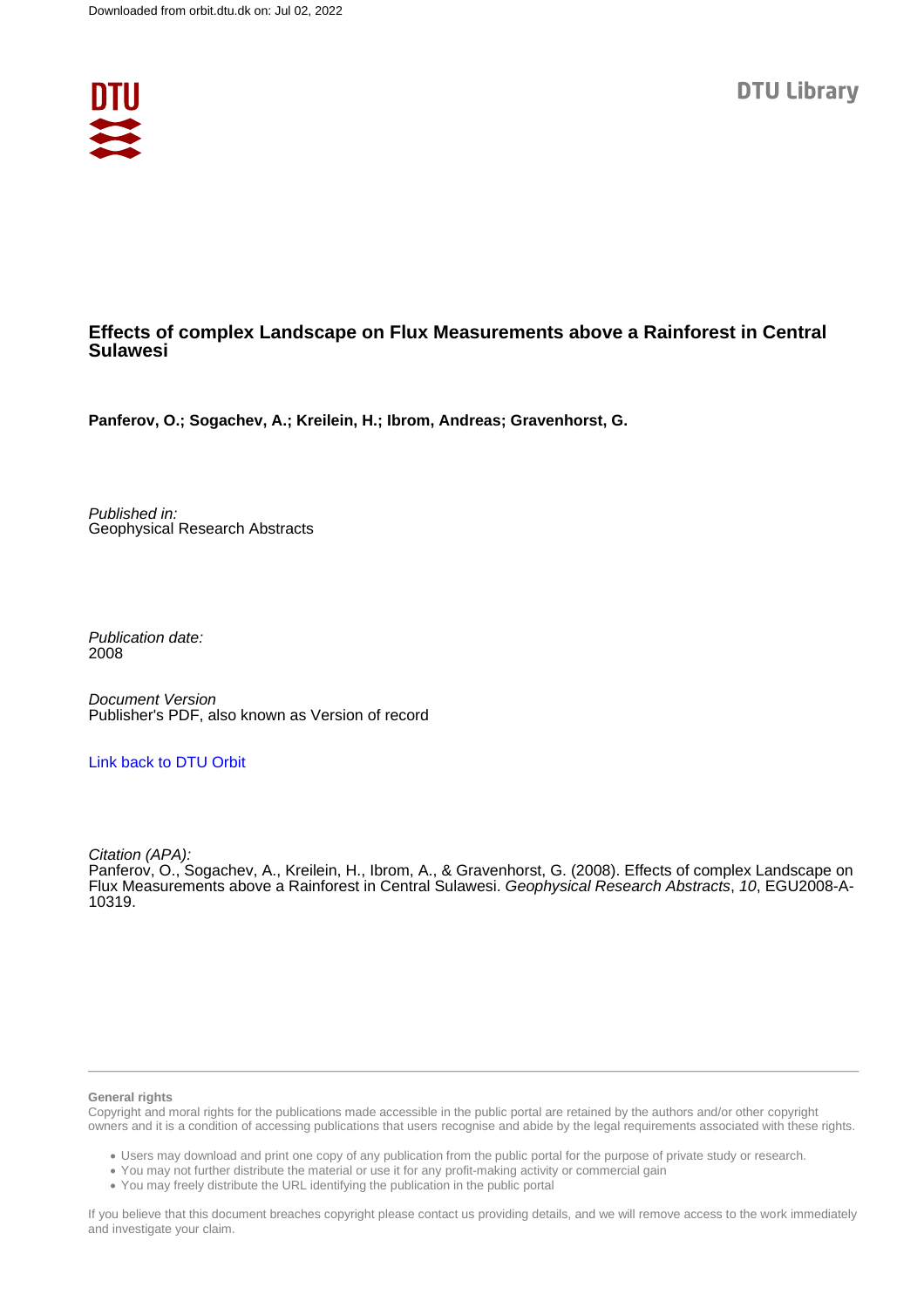Geophysical Research Abstracts, Vol. 10, EGU2008-A-10319, 2008 SRef-ID: 1607-7962/gra/EGU2008-A-10319 EGU General Assembly 2008 © Author(s) 2008



## **Effects of complex Landscape on Flux Measurements above a Rainforest in Central Sulawesi, Indonesia**

O. Panferov (1), A. Sogachev (2), H. Kreilein (1) , A. Ibrom (3), G. Gravenhorst (1)

(1) Institute of Bioclimatology, University of Goettingen, Buesgenweg 2, D-37077, Goettingen, Germany, opanfyo@gwdg.de/FAX: +49 551 3912115, (2) Department of Physics Division of Atmospheric Sciences and Geophysics, University of Helsinki, Finland, (3) Biosystems Department, Risø National Laboratory, Denmark, Technical University of Denmark

Closed-canopy rainforest in Central Sulawesi is present at higher elevations only. Measurements of turbulent fluxes above the elevated rainforest regions are complicated by a heterogeneous terrain. To assess the effect of complex terrain on the fluxes and possible contributions of horizontal and/or vertical advective terms, three towers were equipped with vertically distributed standard micrometeorological instruments and eddy-covariance systems. The site, Bariri, is part of the Lore Lindu National Park, Central Sulawesi, Indonesia. These measurements, however, are still point based and their correct interpretation requires additional information on airflow structure over the complex terrain. The 3D atmospheric boundary layer model SCADIS employing a two equation closure approach ( $E-\omega$  closure) and taking into account the flow dynamics within a plant canopy (Sogachev and Panferov, 2006) was used to describe the airflow over heterogeneous topography. To discriminate the vegetation influence, horizontal homogeneity of both, plant cover and of flux source strength was assumed. The vertical distribution of leaf area density was taken from measurements. Neutral atmospheric stratification was investigated in details for 8 main wind directions. The comparison between results of numeric experiments for idealized flat terrain and for the real one allowed to obtain the 3d distributions of "correction factors" for the main wind directions. It is shown that due to relief induced distortion of air flow the flux measured above the forest could differ the real one up to 1.5 times depending on wind direction. Results show a good agreement with estimations derived from tower mea